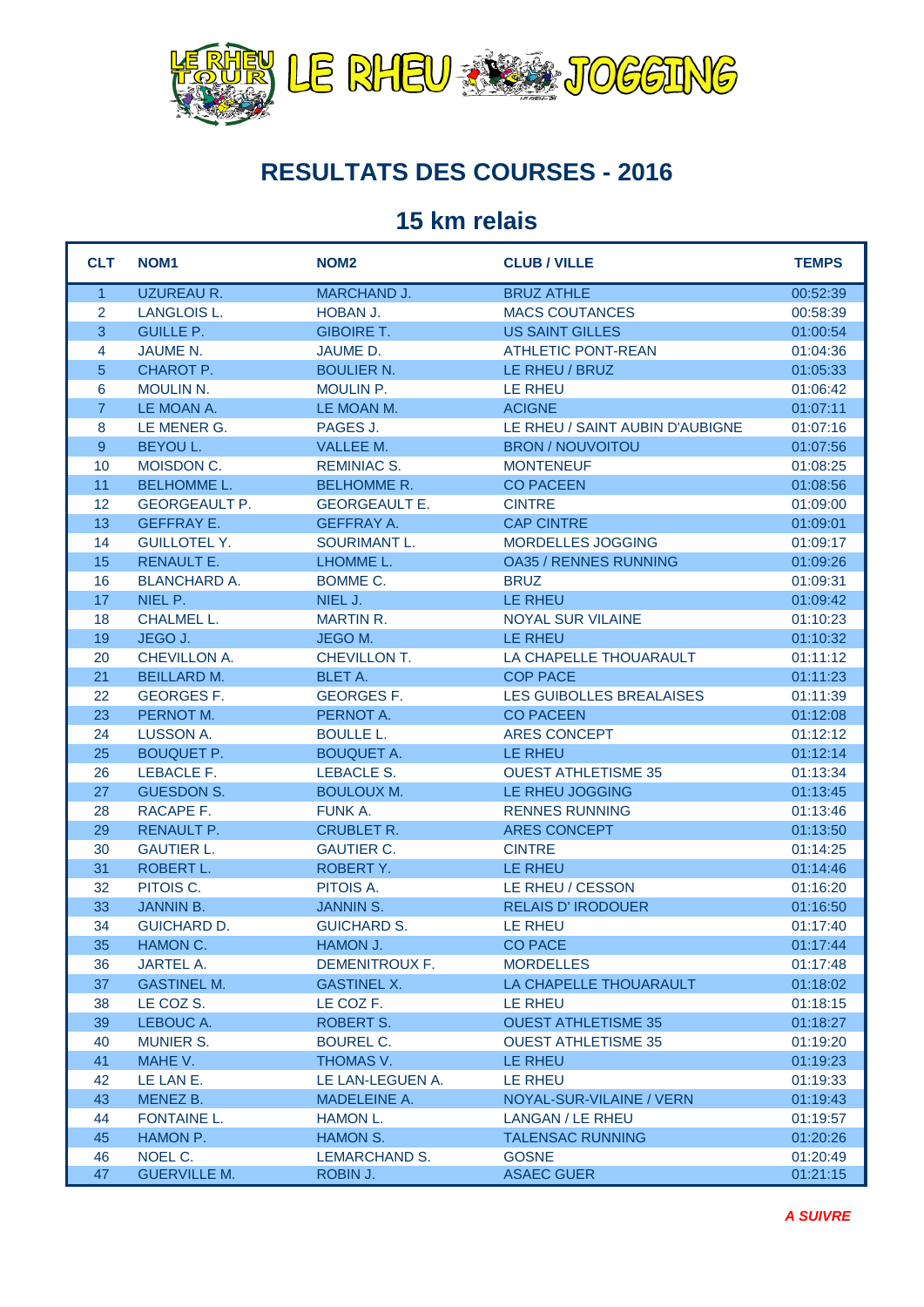## **15 km relais (suite)**

| <b>CLT</b> | NOM <sub>1</sub>                    | NOM <sub>2</sub>              | <b>CLUB / VILLE</b>                     | <b>TEMPS</b>         |
|------------|-------------------------------------|-------------------------------|-----------------------------------------|----------------------|
| 48         | LE ROY C.                           | CADET P.                      | <b>BRUZ</b>                             | 01:21:19             |
| 49         | ROLLAND N.                          | <b>MENGUY A.</b>              | <b>REDEK A BRETEIL</b>                  | 01:21:37             |
| 50         | LE MEHAUTE REY K.                   | REY R.                        | LE RHEU                                 | 01:22:13             |
| 51         | <b>CORREC J.</b>                    | YVET D.                       | LE RHEU MARCHE NORDIQUE                 | 01:22:25             |
| 52         | CHANAT E.                           | <b>MAYEUR F.</b>              | <b>DINAN / BRUZ</b>                     | 01:22:36             |
| 53         | SIMON J.                            | <b>GAUDIN F.</b>              | <b>ARES CONCEPT</b>                     | 01:22:45             |
| 54         | <b>GALBIN C.</b>                    | COLING.                       | <b>BRUZ</b>                             | 01:23:19             |
| 55         | OLIVARD C.                          | OLIVARD G.                    | LE RHEU / MONTAUBAN                     | 01:23:25             |
| 56         | <b>QUENOUILLERE S.</b>              | <b>EZANIC M.</b>              | <b>GEVEZE C'EST LE PIED</b>             | 01:24:03             |
| 57         | KERLOC'H J.                         | <b>GOURLAOUEN F.</b>          | LE RHEU / QUIMPER                       | 01:24:45             |
| 58         | RODDE A.                            | MECHINAUD H.                  | LE RHEU JOGGING                         | 01:24:56             |
| 59         | FOURNIER-DELOUVEE                   | LE GURUN N.                   | <b>OUEST ATHLETISME 35</b>              | 01:25:07             |
| 60         | <b>HERISSET E.</b>                  | <b>HERISSET S.</b>            | <b>LE RHEU</b>                          | 01:25:08             |
| 61         | LE BORGNE J.                        | PEROU A.                      | <b>RENNES / LE RHEU</b>                 | 01:25:10             |
| 62         | <b>ASSILI H.</b>                    | AIT EL KAMEL M.               | LA CHAPELLE DU LOU / RENNES             | 01:25:34             |
| 63         | LEVEQUE S.                          | <b>VOISIN P.</b>              | <b>TALENSAC RUNNING</b>                 | 01:26:27             |
| 64         | <b>DAUVILLIERS C.</b>               | <b>GOURIOU J.</b>             | <b>WE RUN IN RENNES</b>                 | 01:26:43             |
| 65         | MESLIF C.                           | <b>BROVELLI O.</b>            | <b>RENNES</b>                           | 01:26:53             |
| 66         | RIOULT E.                           | <b>GROSSE J.</b>              | <b>BREST / RENNES</b>                   | 01:27:06             |
| 67         | RIVOALEN C.                         | PAUGET C.                     | <b>LE RHEU</b>                          | 01:27:47             |
| 68         | PORTE C.                            | <b>VETIER E.</b>              | LE RHEU                                 | 01:27:56             |
| 69         | <b>MEZIERE S.</b>                   | MEZIERE L.                    | SAINT PIERRE LA COUR                    | 01:28:16             |
| 70         | <b>GERARD H.</b>                    | <b>GERARD S.</b>              | LE RHEU                                 | 01:28:40             |
| 71         | <b>GUILLEUX B.</b>                  | L'HERMITTE G.                 | <b>RENNES</b>                           | 01:28:52             |
| 72         | RICHARD C.                          | <b>COFFIN A.</b>              | LE RHEU / RENNES                        | 01:29:01             |
| 73         | TOULLIER B.                         | <b>ORIEULT B.</b>             | <b>COUTANCES / VIRE</b>                 | 01:29:04             |
| 74         | <b>FORTIN A.</b>                    | <b>GOUGEON V.</b>             | LE RHEU / LA CHAPELLE DES FTZ           | 01:29:16             |
| 75         | STONHAM A.                          | <b>HERLAUD S.</b>             | <b>CINTRE / ACIGNE</b>                  | 01:29:27             |
| 76         | HAMET M.                            | <b>BERTHELOT C.</b>           | MORDELLES JOGGING                       | 01:29:32             |
| 77         | RAFFLIN J.                          | <b>BERTHELOT M.</b>           | <b>MORDELLES JOGGING</b>                | 01:29:32             |
| 78         | ORTIZ G.                            | ORTIZ M.                      | LE RHEU                                 | 01:29:54             |
| 79         | <b>GUEGUEN M.</b>                   | <b>BOIS M.</b>                | <b>LE RHEU</b>                          | 01:29:54             |
| 80         | COCHET A.                           | <b>MAINGUY E.</b>             | <b>COP PACE</b>                         | 01:30:02             |
| 81         | <b>BRICOUT J.</b>                   | <b>BABLER F.</b><br>PICAUT S. | <b>EACB</b>                             | 01:30:20             |
| 82         | CAVRO C.                            |                               | LE RHEU / PACE                          | 01:30:28             |
| 83<br>84   | BERTHELOT L.<br><b>CHAUVIERE K.</b> | JAULME C.                     | <b>MORDELLES JOGGING</b><br><b>PACE</b> | 01:30:59<br>01:31:03 |
| 85         | <b>BELBEOC'H Y.</b>                 | ARTHUR F.<br>NGUYEN N.        | LE RHEU                                 | 01:32:26             |
| 86         | PLEININGER O.                       | PLEININGER L.                 | <b>OSSE CLUB NATURE</b>                 | 01:32:38             |
| 87         | STONHAM T.                          | MICHEL COQUET A.              | <b>CINTRE / LE RHEU</b>                 | 01:32:44             |
| 88         | <b>BRAQUE S.</b>                    | <b>MASSON M.</b>              | <b>IRODOUER / LA RICHARDAIS</b>         | 01:33:05             |
| 89         | <b>CORVOISIER B.</b>                | <b>CORVOISIER D.</b>          | MILLE ET UN SOURIRES                    | 01:33:19             |
| 90         | SAGLIO A.                           | ZIWES C.                      | <b>RENNES</b>                           | 01:33:39             |
| 91         | <b>GUILLE P.</b>                    | TROADEC LEROY N.              | <b>ST GILLES</b>                        | 01:33:45             |
| 92         | CHOPIS S.                           | LESEUR C.                     | <b>ARES CONCEPT</b>                     | 01:34:58             |
| 93         | JOSSE H.                            | <b>BOHANNE S.</b>             | LE RHEU                                 | 01:35:04             |
| 94         | COLLENT.                            | <b>COLLEN M.</b>              | <b>ACIGNE JOGGING</b>                   | 01:35:09             |
| 95         | LE GALL A.                          | LE GALL Y.                    | LE RHEU                                 | 01:35:13             |
| 96         | HUMBERT A.                          | <b>GUERIN P.</b>              | <b>CAP CINTRE</b>                       | 01:35:25             |
| 97         | HERVE J.                            | ROCHEFORT I.                  | LE RHEU                                 | 01:35:33             |
| 98         | QUENOUILLERE J.                     | OLIVIERO B.                   | LE RHEU                                 | 01:35:37             |
| 99         | DUFILS M.                           | <b>MUNDULI E.</b>             | LE RHEU                                 | 01:35:41             |
| 100        | LAMY C.                             | <b>GELGON A.</b>              | LE RHEU                                 | 01:35:41             |
| 101        | LEROY F.                            | KAPENKIN N.                   | <b>QUIBERON SPORT NATURE</b>            | 01:36:02             |